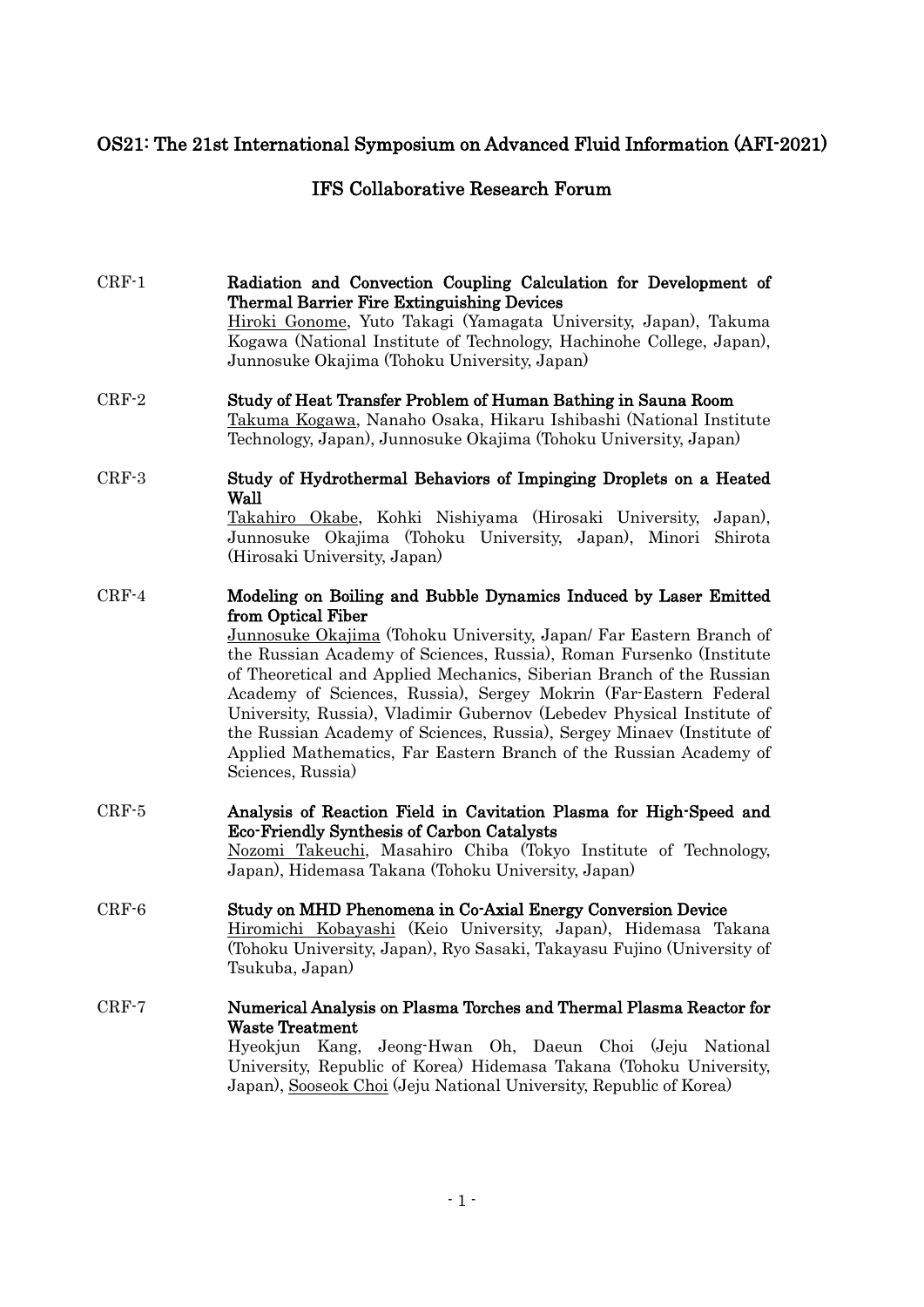| $CRF-8$  | A Study on Nano-Scale Interfacial Phenomena of Surface-Modified<br><b>Nanoparticle Suspensions</b><br>Takamasa Saito, Masaki Kubo, Eita Shoji, Takao Tsukada, Gota<br>Kikugawa, Donatas Surblys, Atsuki Komiya (Tohoku University, Japan)                                                  |
|----------|--------------------------------------------------------------------------------------------------------------------------------------------------------------------------------------------------------------------------------------------------------------------------------------------|
| $CRF-9$  | Turbulence Statistics in a Temporally Evolving Turbulent Natural<br><b>Convection Boundary Layer</b><br>Junhao Ke, N. Williamson, S. W. Armfield (The University of Sydney,<br>Australia), Atsuki Komiya (Tohoku University, Japan)                                                        |
| $CRF-10$ | Large-Scale Simulation of Gasification Reaction with Mass Transfer for<br>a Full-Scale Porous Model: Temperature Dependency<br>Yui Numazawa, Yoshiya Matsukawa, Yohsuke Matsushita, Hideyuki<br>Aoki, Atsuki Komiya (Tohoku University, Japan)                                             |
| $CRF-11$ | Application of Core-Based Inversion to Reconstruct Stress Field in an<br><b>Underground Geoscience Laboratory</b><br>Xiaodong Ma (ETH Zürich, Switzerland), Yusuke Mukuhira, Takatoshi<br>Ito (Tohoku University, Japan)                                                                   |
| $CRF-12$ | Understanding Failure Phenomena Accelerated by Machine Learning<br>for Subsurface Energy Development<br>Koji Aoki, Yusuke Mukuhira (Tohoku University, Japan), Makoto Naoi<br>(Kyoto University, Japan), Takatoshi Ito (Tohoku University, Japan)                                          |
| $CRF-13$ | Detection of S-Wave Arrival of Low SNR Event Using Polarization<br>Sun Jingyi, Yusuke Mukuhira (Tohoku University, Japan), Norimitsu<br>Nakata (Massachusetts Institute of Technology, USA)                                                                                                |
| $CRF-14$ | Modelling Core Scale: Investigation of Multiscale Porosity Using 3D<br><b>Printed Micromodels</b><br>Julien Maes (Heriot-Watt University, UK), Anna Suzuki (Tohoku<br>University, Japan)                                                                                                   |
| $CRF-15$ | Data-Driven Modeling of Flow in Complex Structures<br>Anna Suzuki (Tohoku University, Japan), James Minto (University of<br>Strathclyde, UK)                                                                                                                                               |
| $CRF-16$ | Verification of Novel Parameterization Methods for Uncertainty<br>Quantification of Geothermal Reservoir Models<br>Elvar K. Bjarkason (Tohoku University, Japan), Ruanui Nicholson,<br>Oliver J. Maclaren (University of Auckland, New Zealand), Anna Suzuki<br>(Tohoku University, Japan) |
| $CRF-17$ | Self-Organizing Map for Clarifying Relationship between the Molecular<br><b>Structure and Thermophysical Properties</b><br>Gota Kikugawa, Yuki Kawamoto (Tohoku University, Japan), Hari<br>Krishna Chilukoti (National Institute of Technology, Warangal, India)                          |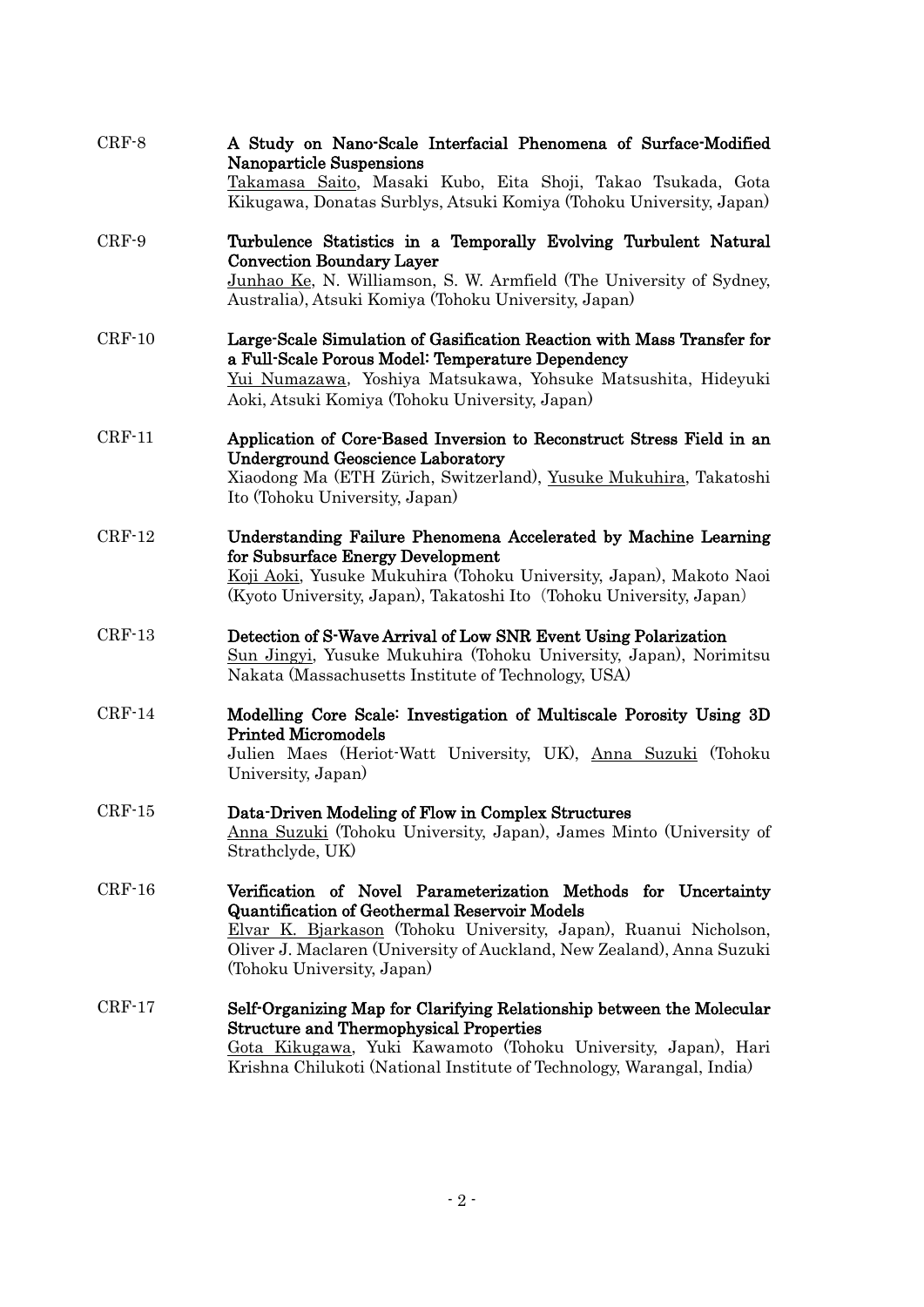| $CRF-18$ | Molecular Dynamics Study on Effect of Surfactant on Surface                                               |
|----------|-----------------------------------------------------------------------------------------------------------|
|          | Nanobubble                                                                                                |
|          | Takuma Hori (Tokyo University of Agriculture and Technology, Japan),                                      |
|          | Gota Kikugawa (Tohoku University, Japan), Ichiro Ueno (Tokyo                                              |
|          | University of Science, Japan), Yoichiro Matsumoto (The University of                                      |
|          | Tokyo, Japan)                                                                                             |
| $CRF-19$ | Simulation Study on Orientation Order Profile in Nanocellulose<br>Mono-fiber Creation Using Flow Focusing |
|          | Yukitaka Ishimoto, Aki Oooka (Akita Prefectural University, Japan),                                       |
|          | Hidemasa Takana (Tohoku University, Japan)                                                                |
|          |                                                                                                           |

 $CDR<sub>18</sub>$ 

CRF-20 Multifunctional Hybrid Filaments Comprising Aligned Nanocellulose and Carbon Nanotubes Synthesized by a Field-Assisted Flow Focusing Method

Anthony B. Dichiara, Heather G. Wise (University of Washington, USA), Hidemasa Takana (Tohoku University, Japan)

CRF-21 Numerical Simulations of Membrane Deformation Induced by Cold Atmospheric Plasma with Circuit Analysis and Molecular Dynamics Yuta Iwata, Shota Yamauchi, Yuya Oishi, Ippei Yagi, Satoshi Uchida (Tokyo Metropolitan University, Japan), Takehiko Sato (Tohoku University, Japan)

#### CRF-22 Lattice Constant Prediction of Magnesium Oxide on Defect Model

Satoru Kaneko (National Cheng Kung University, Taiwan/ KISTEC, Japan), Sumanta K. Sahoo, Kripasindhu Sardar, Jyh-Ming Ting, Masahiro Yoshimura (National Cheng Kung University, Taiwan), Rieko Sudo (Sagamihara Surface Laboratory, Japan), Shigeo Yasuhara, Tamio Endo (Japan Advanced Chemicals, Japan), Manabu Yasui, Masahito Kurouchi (KISTEC, Japan), Masaki Azuma (Tokyo Institute of Technology, Japan), Chiemi Kokubun, Takashi Tokumasu (Tohoku University, Japan)

CRF-23 Correlation between Oxygen Ion Conductivity and GBs in Solid Oxide Electrolyte Membrane

Hiroki Nagashima, Takumi Ijichi (University of the Ryukyus, Japan), Jeongmin Ahn (Syracuse University, USA), Takashi Tokumasu (Tohoku University, Japan)

- CRF-24 Reinforcement of Hybrid 2D Nanoparticles on Bio Based Lubricants in Molecular Dynamics Simulation Perspective Rizky Ruliandini, Nasruddin (Universitas Indonesia, Indonesia), Takashi Tokumasu (Tohoku University, Japan)
- CRF-25 Density Functional Analysis of Atomic Nuclear Quantum Effect on Homogeneous Bubble Nucleation in Liquid Hydrogen Ryuji Takahashi, (Kyushu University, Japan), Hiroki Nagashima (University of the Ryukyus, Japan), Takashi Tokumasu (Tohoku University, Japan), Satoshi Watanabe, Shin-ichi Tsuda (Kyushu University, Japan)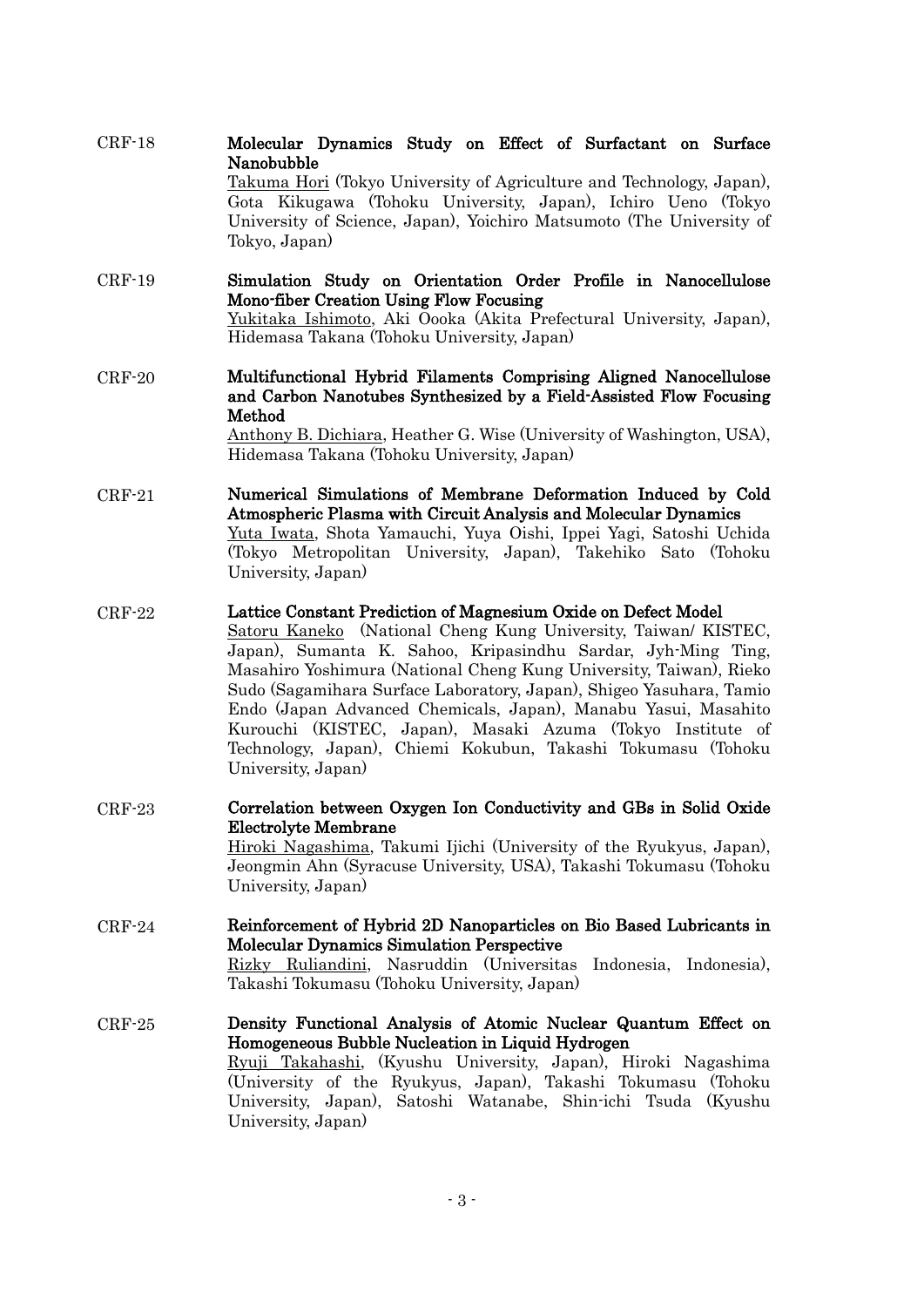| $\mathrm{CRF}\text{-}26$ | Characteristics of Reflected Gas Molecules on Interfaces of                      |  |  |  |  |
|--------------------------|----------------------------------------------------------------------------------|--|--|--|--|
|                          | <b>Nanostructures</b>                                                            |  |  |  |  |
|                          | ,但是,我们的人们就会不会不会。""我们的人们,我们的人们,我们的人们,我们的人们,我们的人们,我们的人们,我们的人们,我们的人们,我们的人们,我们的人们,我们 |  |  |  |  |

Yusuke Kosaki, Hideki Takeuchi (National Institute of Technology, Kochi College, Japan), Ikuya Kinefuchi (The University of Tokyo, Japan), Takashi Tokumasu (Tohoku University, Japan)

### CRF-27 Numerical Modeling of Frictional Forces Acting near Contact Lines Using Molecular Dynamics Simulation

Akinori Fukushima (University of Fukui, Japan), Takashi Tokumasu (Tohoku University, Japan)

CRF-28 Study on the Function of Au-DLC Nano-Composite Coatings Acting as Thermo-Sensor in the Sliding Interface under Severe Corrosive Conditions

Minoru Goto (National Institute of Technology, Ube College, Japan), Hiroyuki Miki (Tohoku University, Japan), Kosuke Ito (Nihon University, Japan), Sho Takeda (Tohoku University, Japan)

CRF-29 Conductive Mechanism of Carbon Nanotube Dispersed Resin Based Composite Materials

> Noboru Nakayama, Shun Ootaka, Taisei Iwasaki, Teruhiko Nakagomi, (Shinshu University, Japan), Sho Takeda, Hiroyuki Miki (Tohoku University, Japan)

CRF-30 Evaluation of Defects in CFRP Plates Based on High Freqnency Current Testing

Wei Guo, Shejuan Xie, Zhenmao Chen, Yali Du (Xi'an Jiaotong University, China), Toshiyuki Takagi, Tetsuya Uchimoto (Tohoku University, Japan)

CRF-31 Non-Contact and Non-Destructive Investigation of Thermal Properties of Si-Nanopillar/SiGe Composite Films by Using a Laser Heterodyne Photothermal Displacement Method

Kosuke Morita (University of Miyazaki, Japan), Tomoki Harada (University of Miyazaki/Japan Society for the Promotion of Science, Japan), Yuki Arata (University of Miyazaki, Japan), Daisuke Ohori, Seiji Samukawa (Tohoku University, Japan), Tetsuo Ikari, Atsuhiko Fukuyama (University of Miyazaki, Japan)

#### CRF-32 Electronic Structure of Si Nanopillars Embedded in SiGe Matrix

Min-Hui Chuang, Ming-Yi Lee (National Chiao Tung University, Taiwan), Daisuke Ohori (Tohoku University, Japan), Yiming Li (National Chiao Tung University, Taiwan), Seiji Samukawa (Tohoku University, Japan)

### CRF-33 Proposal of a Noise Reduction Method for Pressure-Sensitive Paint Data Using Mathematical Optimization Tomoki Inoue, Yu Matsuda (Waseda University, Japan), Tsubasa Ikami, Taku Nonomura (Tohoku University, Japan), Yasuhiro Egami (Aichi Institute of Technology, Japan), Hiroki Nagai (Tohoku University,

Japan)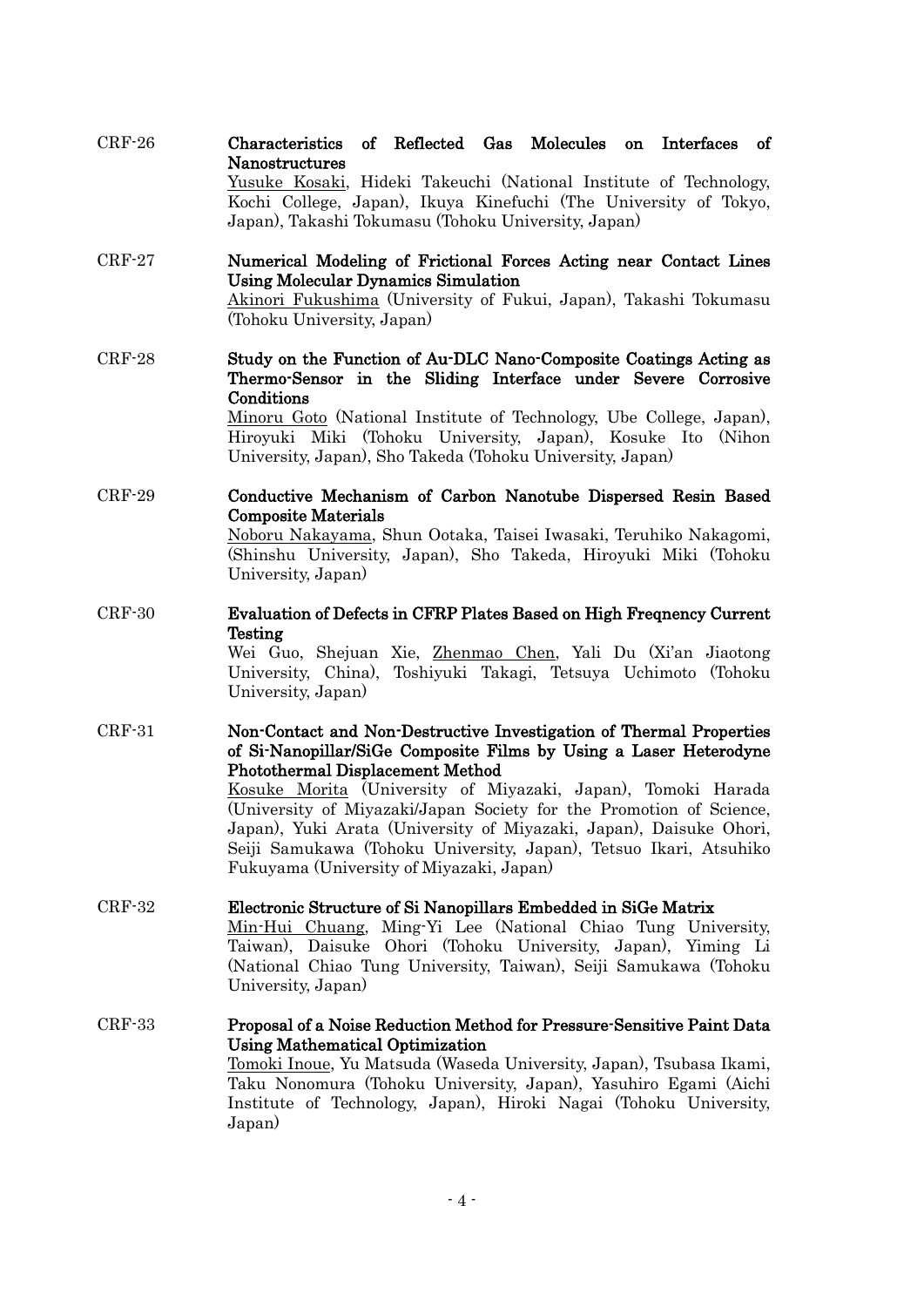|          | Keiichi Kitamura, Yoshikatsu Furusawa (Yokohama National<br>University, Japan), Tsubasa Ikami, Koji Fujita, Hiroki Nagai (Tohoku<br>University, Japan)                                                                                                                                                                                   |
|----------|------------------------------------------------------------------------------------------------------------------------------------------------------------------------------------------------------------------------------------------------------------------------------------------------------------------------------------------|
| $CRF-35$ | Development of Pressure Distribution Measurement Technique for Free<br><b>Flight Next Generation Re-Entry Capsule</b><br>Hiroki Nagai, Kazuma Yomo, Koji Fujita (Tohoku University, Japan),<br>Daiki Kurihara, Joseph Gonzales, Hirotaka Sakaue (University of Notre<br>Dame, USA)                                                       |
| $CRF-36$ | Establishment of High-Accuracy Analysis Method of Spacecraft<br>Thermal System Using Data Assimilation (3)<br>Hiroki Nagai, Hiroto Tanaka (Tohoku University, Japan), Takashi<br>Misaka (National Institute of Advanced Industrial Science and<br>Technology, Japan)                                                                     |
| $CRF-37$ | Development of a Thermal-Vacuum Chamber for Study on Cryogenic<br><b>Heat Transfer Device</b><br>Kimihide Odagiri, Masaru Saijo, Kenichiro Sawada, Tomihiro Kinjo,<br>Yuki Akizuki, Keisuke Shinozaki, Hiroyuki Ogawa (JAXA, Japan),<br>Hosei Nagano (Nagoya University, Japan), Xinyu Chang, Hiroki Nagai<br>(Tohoku University, Japan) |
| CRF-38   | Numerical Study on Transonic Flow Characteristics over Return<br>Capsules<br>Seoeum Han, Bok Jik Lee (Seoul National University, Republic of<br>Korea), Michiko Ahn Furudate (Chungnam National University,<br>Republic of Korea), Kazuma Yomo, Hiroki Nagai (Tohoku University,<br>Japan)                                               |
| $CRF-39$ | Numerical Simulation of Flowfields over Mars Entry Capsules III<br>Michiko Ahn Furudate, Minji Jo (Chungnam National University,<br>Republic of Korea), Bok Jik Lee (Seoul National University, Republic of<br>Korea), Kazuma Yomo, Yudai Hamashima, Hiroki Nagai (Tohoku<br>University, Japan)                                          |
| $CRF-40$ | Numerical Investigation: Influence of Propeller Wake on Mars<br><b>Exploration Airplane's Stability</b><br>Haruka Nakamura, Shiro Horie, Masahiro Kanazaki (Tokyo<br>Metropolitan University, Japan), Koji Fujita, Hiroki Nagai (Tohoku<br>University, Japan)                                                                            |
| $CRF-41$ | Quantitative Density Measurement of Wake Region behind Re-Entry<br>Capsule<br>Masato Yamagishi, Jin Narayama, Shoki Sato, Masanori Ota (Chiba<br>University, Japan), Yusuke Hirose (Tokyo Salesian College of<br>Technology, Japan), Kazuma Yomo, Koji Fujita, Kiyonobu Ohtani,<br>Hiroki Nagai (Tohoku University, Japan)               |

Propeller-Slipstream/Main-Wing Aerodynamic Interaction for Mars

CRF-34

Airplane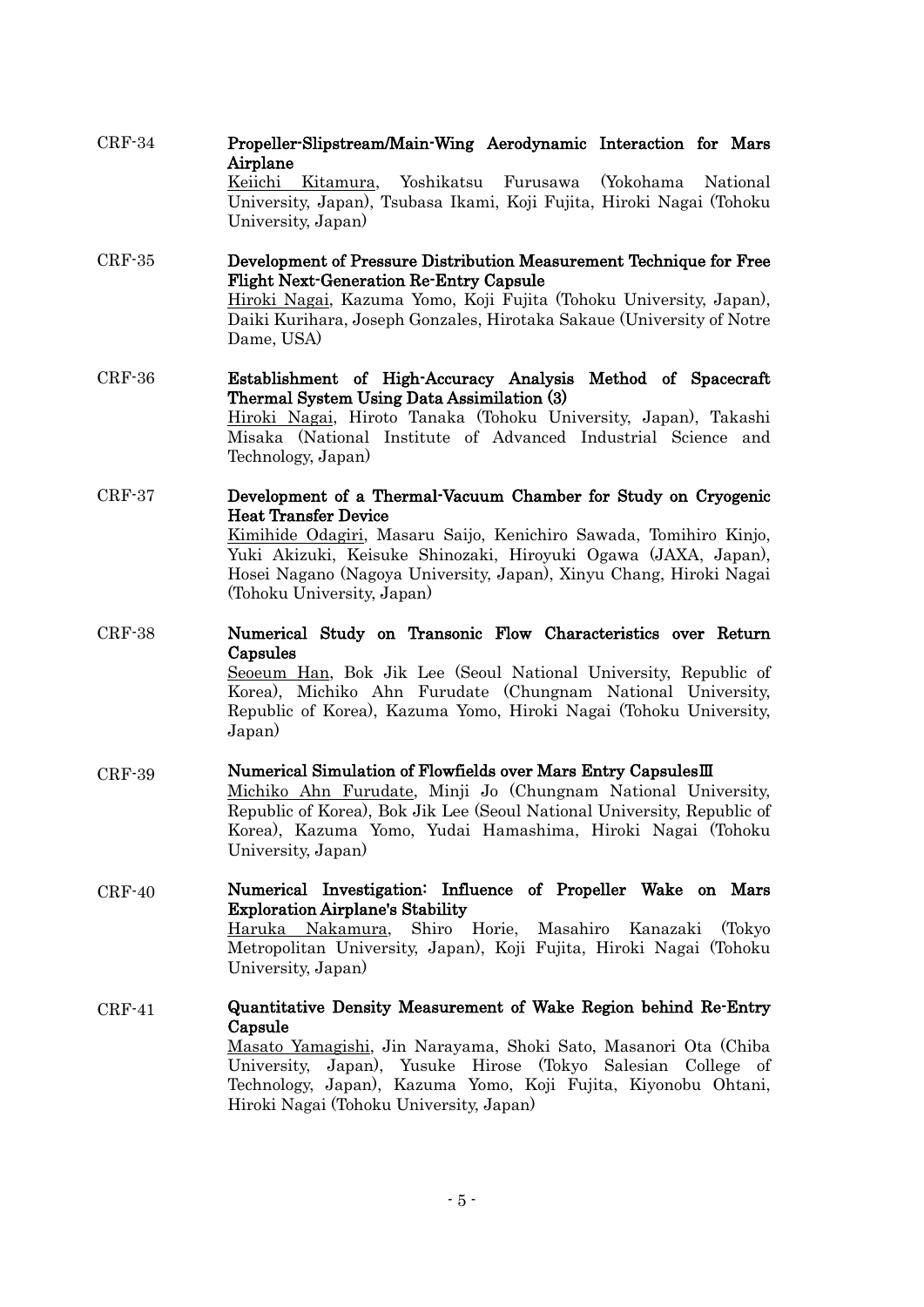| $CRF-42$ | Two-Phase Flow Simulation of Heat Pipe Using Sharp-Interface Level<br>Set Method with Phase Change<br>Yuki Kawamoto, Shun Takahashi, Shuusuke Kawamata, Shotaro Nara<br>(Tokai University, Japan), Hiroki Nagai (Tohoku University, Japan)                                                                                                                        |
|----------|-------------------------------------------------------------------------------------------------------------------------------------------------------------------------------------------------------------------------------------------------------------------------------------------------------------------------------------------------------------------|
| $CRF-43$ | Uncertainty Quantification of CFD Problems by Combination of Sparse<br>Polynomial Chaos Expansion, Proper Orthogonal Decomposition and<br>Kriging<br>Akbar Mohammadi-Ahmar, Arash Mohammadi, Mehrdad Raisee<br>(University of Tehran, Iran), Koji Shimoyama (Tohoku University,<br>Japan)                                                                         |
| $CRF-44$ | Shapley Effects with Polynomial Chaos for Global Sensitivity Analysis<br>in Aerodynamics<br>Pramudita Satria Palar, Lavi Rizki Zuhal(Institut Teknologi Bandung,<br>Indonesia), Koji Shimoyama (Tohoku University, Japan)                                                                                                                                         |
| $CRF-45$ | Experimental and Computational Study on Unsteady Aerodynamic<br><b>Characteristics of Heaving Corrugated Wings</b><br>Daisuke Sasaki, Ryuta Naganuma, Kaisei Mizumoto, Takeshi Akasaka,<br>Masato Okamoto (Kanazawa Institute of Technology, Japan), Shun<br>Takahashi (Tokai University, Japan), Koji Shimoayama, Shigeru<br>Obayashi (Tohoku University, Japan) |
| $CRF-46$ | On the Relation between the Wake of the Flag in a Free Stream and Its<br><b>Sound Radiation</b><br>Miyu Okuno (Kanazawa University, Japan), Reon Nishikawa, Koki<br>Shige, Osamu Terashima (Toyama Prefectural University, Japan),<br>Yasufumi Konishi (Tohoku University, Japan), Toshihiko Komatsuzaki<br>(Kanazawa University, Japan)                          |
| $CRF-47$ | Transition Delay and Drag Reduction Mechanism by Designed Surface<br>Roughness<br>Shingo Hamada, Aiko Yakeno, Shigeru Obayashi (Tohoku University,<br>Japan), Bagus Nugroho (Melbourne University, Australia)                                                                                                                                                     |
| $CRF-48$ | <b>Study of Shock Wave-Particles Interaction</b><br>Kazuya Tajiri (Michigan Technological University, USA), Aiko Yakeno<br>(Tohoku University, Japan), Shahriar Alam (Michigan Technological<br>University, USA), Shingo Hamada (Tohoku University, Japan)                                                                                                        |
| $CRF-49$ | Experiment of a Spinning Hollow Cylinder in Flight<br>Daiki Tanaka, Yusuke Naito, Mao Nagata (Doshisha University, Japan),<br>Masami Nakano, Jun Ishimoto (Tohoku University, Japan), Hirochika<br>Tanigawa (National Institute of Technology, Maizuru College, Japan),<br>Takashi Noguchi, Katsuya Hirata (Doshisha University, Japan)                           |
| $CRF-50$ | The Numerical and Experimental Investigations of the Effects of the<br><b>Pressure Rise Time on the Turbulent Interaction</b><br>Honami Nakagawa, Takahiro Ukai (Osaka Institute of Technology,<br>Japan), Kiyonobu Ohtani (Tohoku University, Japan)                                                                                                             |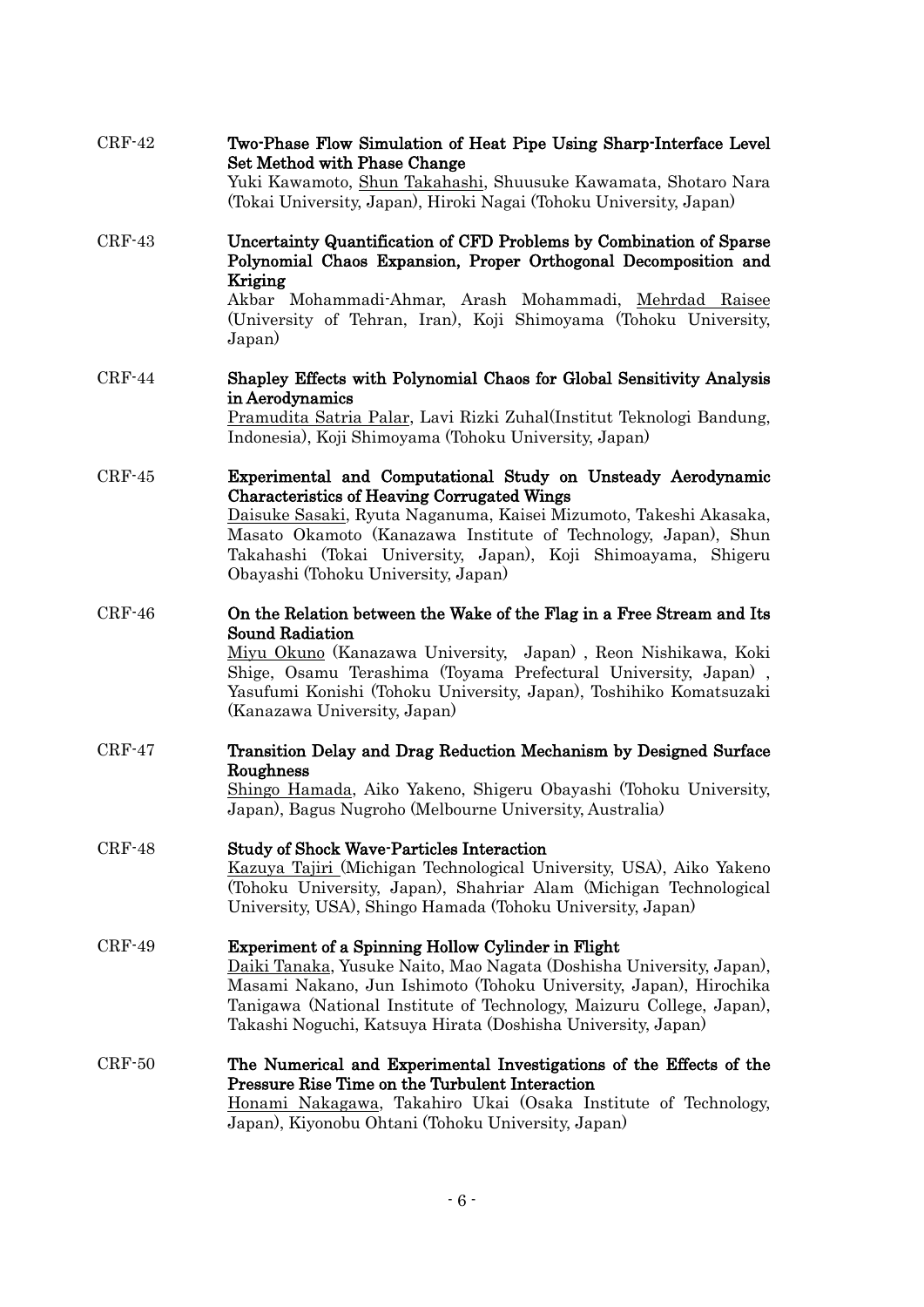CRF-52 CRF-53 CRF-54 CRF-55 CRF-56 CRF-57 CRF-58 CRF-59 Gouji Yamada, Shun Takahashi (Tokai University, Japan), Kiyonobu Ohtani (Tohoku University, Japan) Shape Keepers of Hollow Cylindrical Tethers for Space Debris Removal Mayumi Suzuki, Ryohei Kobayashi, Nanami Karasawa, Daisuke Morimoto, Kiyonobu Ohtani, Keisuke Otsuka, Kanjuro Makihara (Tohoku University, Japan) Three-Dimensional Visualization of Shock Waves Using Background-Oriented Schlieren with Light-Field Technique Faming Wang, Damianshizuka Aoyama, Toshiharu Mizukaki (Tokai University, Japan), Kiyonobu Ohtani (Tohoku University, Japan) Basic Research on the Surface Pressure Measurement Method for Hypersonic Projectiles Using Unsteady PSP Daiju Numata (Tokai University, Japan), Kiyonobu Ohtani (Tohoku University, Japan) Investigation on Viscous and Base Effects in Supersonic Ring Wedge Intake Flowfield Hideaki Ogawa, Chihiro Fujio, Masanobu Matsunaga (Kyushu University, Japan), Yoshitaka Higa, Taro Handa (Toyota Technological Institute, Japan), Kiyonobu Ohtani (Tohoku University, Japan) Study on Improvement of Washing Effect for Textile Using the Underwater Explosion Hayate Ueda, Kazutaka Kitagawa (Aichi Institute of Technology, Japan), Kiyonobu Ohtani, Yasufumi Konishi (Tohoku University, Japan) Development of a Small Birdlike High-Performance Flying Robot Tadateru Ishide, Taichiro Arai, Yohei Okada, Hajime Izumi (National Institute of Technology, Kisarazu College, Japan), Koji Shimoyama, Shigeru Obayashi (Tohoku University, Japan) Realization of a Roadable Aircraft to Connect Okinawa's Remote Islands Seiichiro Morizawa (National Institute of Technology, Okinawa College, Japan), Ryotaro Sakai (Japan Aerospace Exploration Agency, Japan), Ryota Kikuchi, (Kyoto University, Japan), Hayato Kaneku, (National Institute of Tecgnology, Okinawa College, Japan), Shigeru Obayashi (Tohoku University, Japan) Numerical Simulation of Non-Newtonian Flow Including Multiple Particles Shotaro Nara, Shuusuke Kawamata, Yuki Kawamoto, Shun Takahashi, Tetsuo Nohara (Tokai University, Japan), Shigeru Obayashi (Tohoku University, Japan)

Emission Spectroscopy of Argon Flows around a Hypersonic Free Flight

CRF-51

Cylinder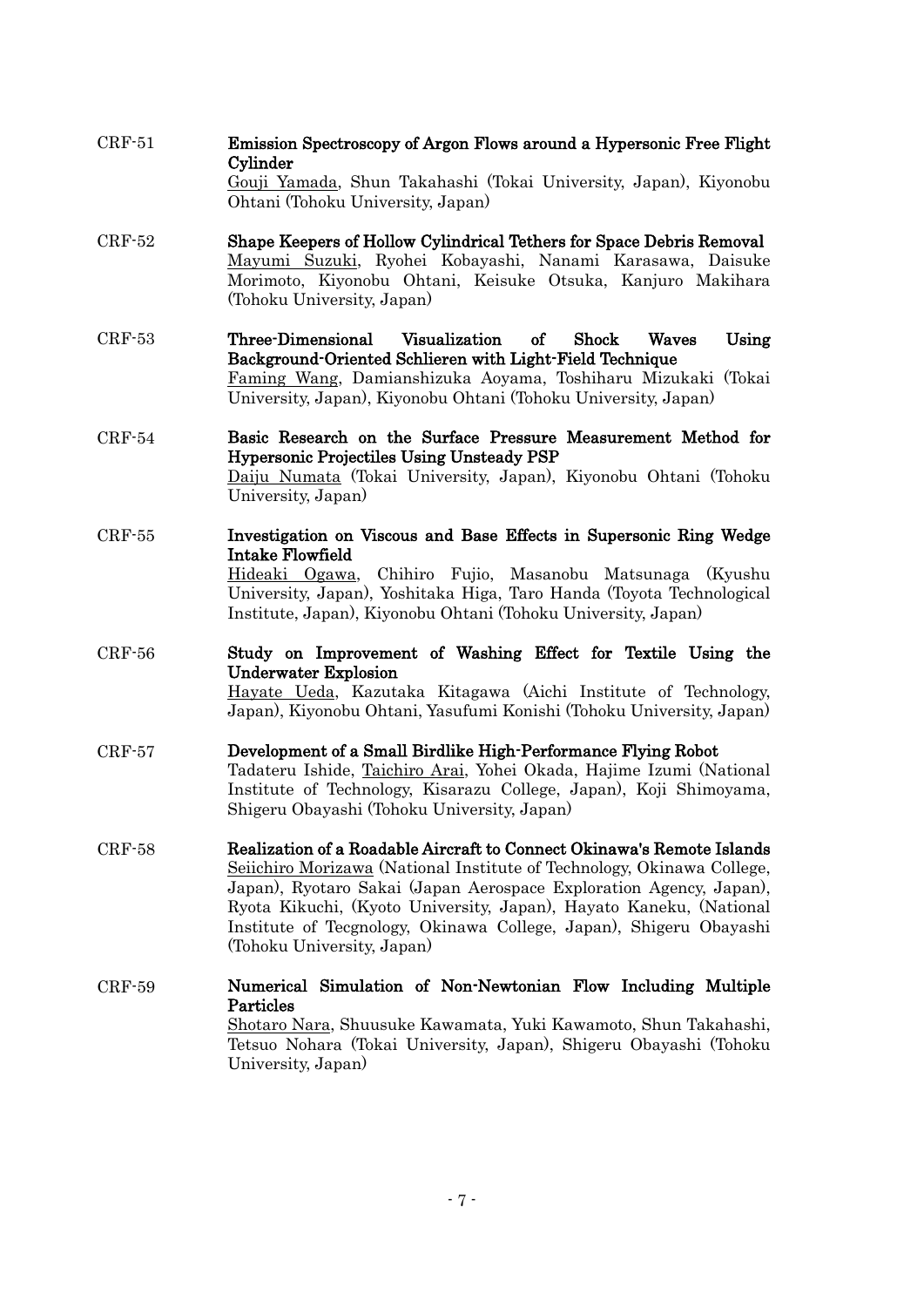| $CRF-60$ | Sonic-Boom Calculation of a Realistic North Atlantic flight<br>Hiroshi Yamashita, Bastian Kern (German Aerospace Center,<br>Germany), Takahiro Ukai, Rei Iura (Osaka Institute of Technology,<br>Japan), Takashi Misaka (National Institute of Advanced Industrial<br>Science and Technology, Japan), Shigeru Obayashi (Tohoku University,<br>Japan)                                                                                                                                                                      |
|----------|---------------------------------------------------------------------------------------------------------------------------------------------------------------------------------------------------------------------------------------------------------------------------------------------------------------------------------------------------------------------------------------------------------------------------------------------------------------------------------------------------------------------------|
| $CRF-61$ | Aerodynamic Drag Optimization of CAERI Aero Model based on P_B<br><b>Experimental Design</b><br>Chenguang Lai, Zhihua Huang, Yijun Li, Qin Yu (Chongqing University<br>of Technology, China), Shigeru Obayashi (Tohoku University, Japan)                                                                                                                                                                                                                                                                                 |
| $CRF-62$ | Nonlinear Aeroelastic Analysis Coupling Unsteady Vortex Lattice<br>Method and Strain-Based Beam Formulation<br>Keisuke Otsuka, Shuonan Dong (Tohoku University, Japan), Yinan<br>Wang (University of Warwick, UK), Koji Fujita, Hiroki Nagai, Kanjuro<br>Makihara (Tohoku University, Japan)                                                                                                                                                                                                                              |
| $CRF-63$ | Numerical Simulation on Instability of Hydrogen-Air-Steam Lean<br>Premixed Flames Based on the Detailed Chemical Reaction Model<br>Satoshi Kadowaki, Taisei Furuyama, Kazumasa Kawata, Toshiyuki<br>Katsumi (Nagaoka University of Technology, Japan), Hideaki Kobayashi<br>(Tohoku University, Japan)                                                                                                                                                                                                                    |
| $CRF-64$ | Combustion Characteristics of Suspended Single Droplets of Methyl<br>Oleate and Methyl Linoleate<br>Akihiro Hayakawa (Tohoku University, Japan), Willyanto Anggono<br>(Petra Christian University, Indonesia)                                                                                                                                                                                                                                                                                                             |
| $CRF-65$ | Product Gas Characteristics of Ammonia/Hydrogen/Air Premixed<br>Laminar Flames Stabilized in Stagnation Flows<br>Akihiro Hayakawa, Masao Hayashi, Gabriel J. Gotama (Tohoku<br>University, Japan), Marina Kovaleva (Cardiff University, UK),<br>Ekenechukwu C. Okafor (National Institute of Advanced Industrial<br>Science and Technology, Japan), Sophie Colson, Taku Kudo (Tohoku<br>University, Japan), Syed Mashruk, Agustin Valera-Medina (Cardiff<br>University, UK), Hideaki Kobayashi (Tohoku University, Japan) |
| $CRF-66$ | An Experimental Study of Ethyl-Methyl-Carbonate (EMC) Combustion<br>Olivier Mathieu (Texas A&M University, USA), Keisuke Kanayama,<br>Shintaro Takahashi, Takuya Tezuka, Hisashi Nakamura (Tohoku<br>University, Japan), Eric L. Petersen (Texas A&M University, USA),<br>Koaru Maruta (Tohoku University, Japan)                                                                                                                                                                                                         |
| $CRF-67$ | Exploration of Novel Combined Compression-Ignition Combustion<br>Engine and Solid Oxide Fuel System for Power Generation and<br><b>Emission Control</b><br><u>Thomas S. Welles, Benjamin Akih Kumgeh, Jeongmin Ahn (Syracuse</u><br>University, USA), Hisashi Nakamura (Tohoku University, Japan)                                                                                                                                                                                                                         |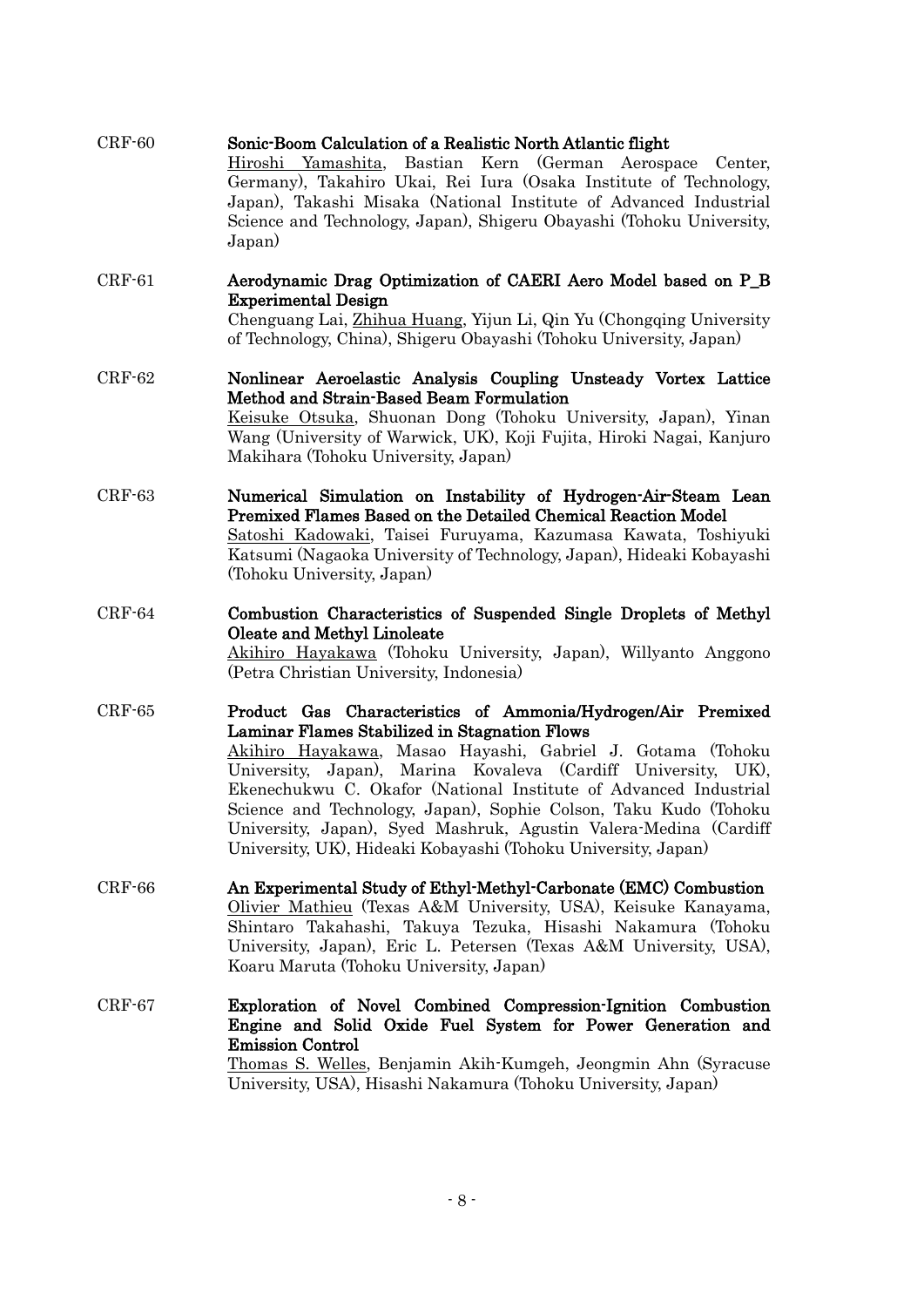| $CRF-68$ | Isomer-Specific Influence on Kinetics of Oxidation and Combustion of<br>N-Heptane/Toluene/Propanal and N-Heptane/Toluene/Acetone Mixtures<br>Artem Dmitriev (Voevodsky Institute of Chemical Kinetics and<br>Combustion, Russia), Keisuke Kanayama (Tohoku University, Japan),<br>Ksenia Osipova (Voevodsky Institute of Chemical Kinetics and<br>Combustion, Russia), Shintaro Takahashi (Tohoku University, Japan),<br>Andrey Shmakov (Voevodsky Institute of Chemical Kinetics and<br>Combustion, Russia), Takuya Tezuka (Tohoku University, Japan), Denis<br><b>Knyazkov</b> (Voevodsky Institute of Chemical Kinetics and Combustion,<br>Russia), Hisashi Nakamura, Kaoru Maruta (Tohoku University, Japan) |
|----------|------------------------------------------------------------------------------------------------------------------------------------------------------------------------------------------------------------------------------------------------------------------------------------------------------------------------------------------------------------------------------------------------------------------------------------------------------------------------------------------------------------------------------------------------------------------------------------------------------------------------------------------------------------------------------------------------------------------|
| $CRF-69$ | Sustainable Ammonia Production by Plasma Method<br>Yuki Nakayama, Ryoya Shiraishi, Yasutaka Hayamizu (National<br>Institute of Technology, Yonago College, Japan), Naoya Uene, Takashi<br>Tokumasu (Tohoku University, Japan)                                                                                                                                                                                                                                                                                                                                                                                                                                                                                    |
| $CRF-70$ | The Effects of Atmospheric-Pressure Cold Plasma Generated Electrical<br>Field, Short-Life Species, and Long-Life Species on Cancer Cells<br>Po-Chien Chien, Chao-Yu Chen (National Chiao Tung University,<br>Taiwan), Takehiko Sato (Tohoku University, Japan), Yun-Chien Cheng<br>(National Chiao Tung University, Taiwan)                                                                                                                                                                                                                                                                                                                                                                                      |
| $CRF-71$ | Elucidation of a Blood Turbulence Using Electronic Stethoscope<br>Masatsugu Hirano, Hikaru Dalton Yukimura (National Institute of<br>Technology, Akashi College, Japan), Katsuhito Yamasaki (Ono Hospital,<br>Japan), Kenichi Funamoto (Tohoku University, Japan)                                                                                                                                                                                                                                                                                                                                                                                                                                                |
| $CRF-72$ | Numerical Study on the Inertial Migration and Effective Viscosity in<br><b>Pressure-Driven Suspension Flows Including Elliptical Particles</b><br>Misa Kawaguchi, Tomohiro Fukui (Kyoto Institute of Technology,<br>Japan), Kenichi Funamoto (Tohoku University, Japan)                                                                                                                                                                                                                                                                                                                                                                                                                                          |
| $CRF-73$ | Effects of Shear Stress on Endothelial Cell Motility<br>Kenichi Funamoto (Tohoku University, Japan), Eugenia Corvera Poiré<br>(National Autonomus University of Mexico, Mexico)                                                                                                                                                                                                                                                                                                                                                                                                                                                                                                                                  |
| $CRF-74$ | Reconstruction of Perfusable Human 3D Microvasculature on a Chip as<br>an Evaluation Model of Cancer Cell Extravasation and Drug Transport<br>Yuka Sakamaki, Mai Inagaki, Momoko Sato (Tokushima University,<br>Japan), Kenichi Funamoto (Tohoku University, Japan), Masanori<br>Tachikawa (Tokushima University, Japan)                                                                                                                                                                                                                                                                                                                                                                                         |
| $CRF-75$ | Numerical Analysis of a Blood Flow in the Left Ventricle-Aorta System<br>Suguru Miyauchi (University of Miyazaki, Japan), Shuta Kosaka,<br>Toshiyuki Hayase, Kenichi Funamoto (Tohoku University, Japan)                                                                                                                                                                                                                                                                                                                                                                                                                                                                                                         |
| $CRF-76$ | Development of a Novel Arterial Lesion Vessel Model for Pulsatile<br>Cerebrovascular Circulatory Simulation<br><u>Yusuke Tsuboko</u> (Waseda University, Japan), Yoshihiro Okamoto<br>(National Institute of Health Science, Japan), Makoto Ohta (Tohoku<br>University, Japan)                                                                                                                                                                                                                                                                                                                                                                                                                                   |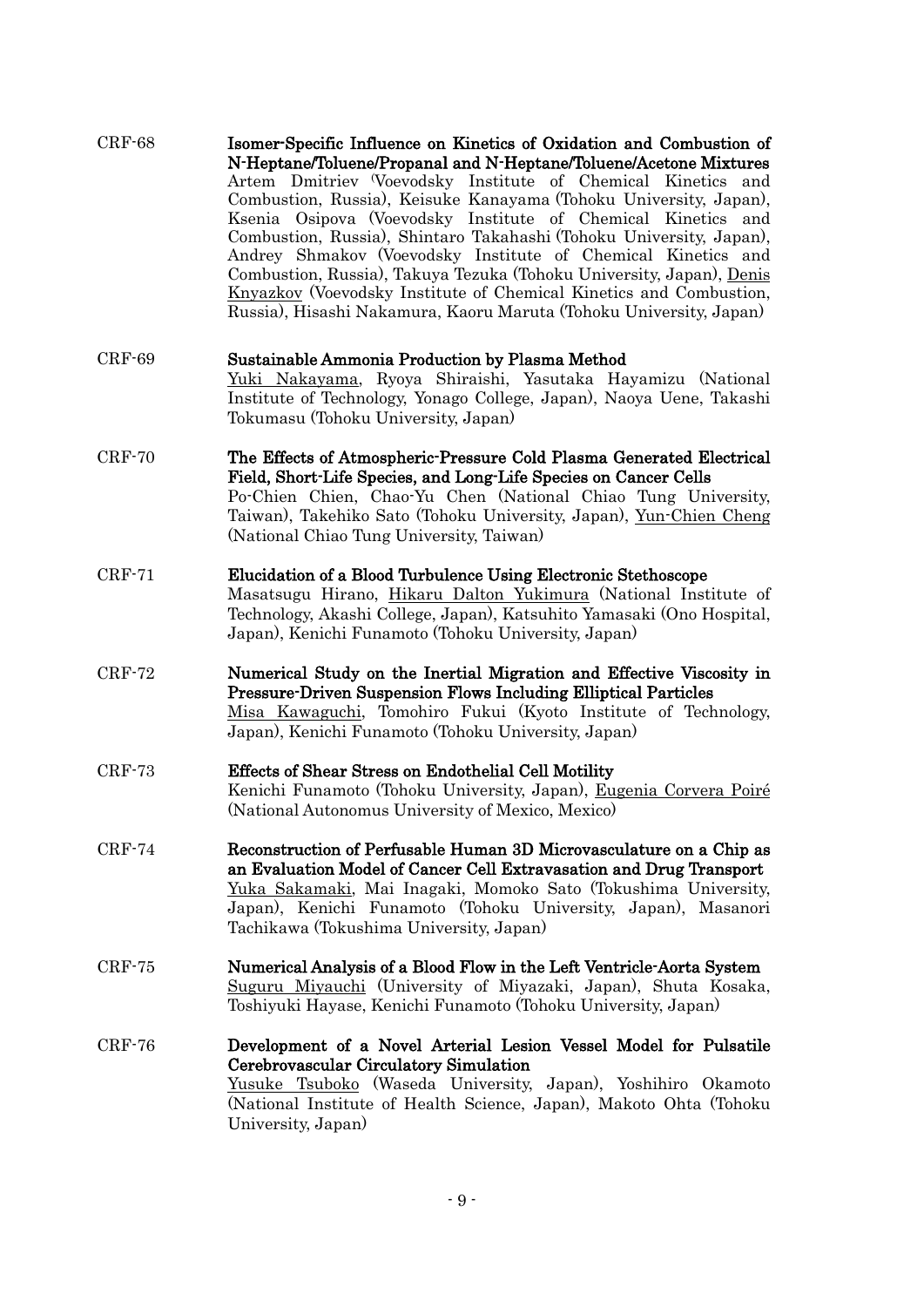| <b>CRF-77</b> | Effect of Wall Property on Frequency Characteristics of Full-Scale<br>Cerebral Aneurysm Model<br>Gaku Tanaka (Chiba University, Japan), Ryuhei Yamaguchi (Tohoku<br>University, Japan), Naoki Ikeya (Chiba University, Japan), Nadia S.<br>Shafii (Universiti Teknologi Malaysia, Malaysia), Hitomi Anzai (Tohoku<br>University, Japan), Kahar Osman (Universiti Teknologi Malaysia,<br>Malaysia), Makoto Ohta (Tohoku University, Japan)                 |
|---------------|-----------------------------------------------------------------------------------------------------------------------------------------------------------------------------------------------------------------------------------------------------------------------------------------------------------------------------------------------------------------------------------------------------------------------------------------------------------|
| $CRF-78$      | Corrosion<br>of<br>Algorithm<br>for Mimicking<br>Dynamic<br>Procedure<br><b>Biodegradable Stents</b><br>Hanbing Zhang, Shiliang Chen, Yu Zhang, Aike Qiao (Beijing University<br>of Technology, China), Hongfang Song (Capital Medical University,<br>China), Wenyu Fu (Beijing Union University, China), Hitomi Anzai,<br>Makoto Ohta (Tohoku University, Japan)                                                                                         |
| $CRF-79$      | <b>Pressure Measurement in Laser-Cavitation Bubbles</b><br>Satoshi Uehara, Sayaka Kamata, Tomoki Nakajima, Yuka Iga (Tohoku<br>University, Japan), Seiji Kanazawa (Oita University, Japan), Mohamed<br>Farhat (Ecole Polytechnique Fédérale de Lausanne, Switzerland)<br>Takehiko Sato (Tohoku University, Japan)                                                                                                                                         |
| $CRF-80$      | An Innovative Method of Generating Plasma Microbubbles in Flowing<br>Water<br>Mu-Chien Wu (National Yang Ming Chiao Tung University, Taiwan/<br>Tohoku University, Japan), Satoshi Uehara, Tomoki Nakajima,<br>Takehiko Sato (Tohoku University, Japan), Jong-Shinn Wu (National<br>Yang Ming Chiao Tung University, Taiwan)                                                                                                                              |
| $CRF-81$      | Science of Ultrafine Droplet and High Speed Impact<br>Takehiko Sato (Tohoku University, Japan), Masao Watanabe (Hokkaido<br>University, Japan), Takeru Yano (Osaka University, Japan), Yuka Iga<br>University, Japan), Kazumichi Kobayashi<br>(Tohoku<br>(Hokkaido<br>University, Japan), Atsuki Komiya, Hidemasa Takana, Kiyonobu<br>Ohtani, Junnosuke Okajima, Kenichi Funamoto, Yunchen Xiao, Tomoki<br>Nakajima, Siwei Liu (Tohoku University, Japan) |
| $CRF-82$      | Electrohydrodynamics (EHD): The Next Generation Thermal<br><b>Management Technology</b><br>James S. Cotton (McMaster University, Canada), Takehiko Sato<br>(Tohoku University, Japan)                                                                                                                                                                                                                                                                     |
| $CRF-83$      | Numerical Study of a French Horn Mouthpiece with Compressible<br>Direct Numerical Simulation<br>Rei Sumita, Ryoya Tabata (Kyushu Institute of Technology, Japan),<br>Taizo Kobayashi (Kyushu University, Japan), Kin'ya Takahashi<br>(Kyushu Institute of Technology, Japan), Yuji Hattori (Tohoku<br>University, Japan)                                                                                                                                  |
| $CRF-84$      | Turbulent Energy Transport in Wakes behind Bars and Grids<br>Yi Zhou (Nanjing University of Science and Technology, China),<br>Yasumasa Ito, Koji Nagata, Tomoaki Watanabe, Koji Iwano, Yasuhiko<br>Sakai (Nagoya University, Japan), Yuji Hattori (Tohoku University,<br>Japan)                                                                                                                                                                          |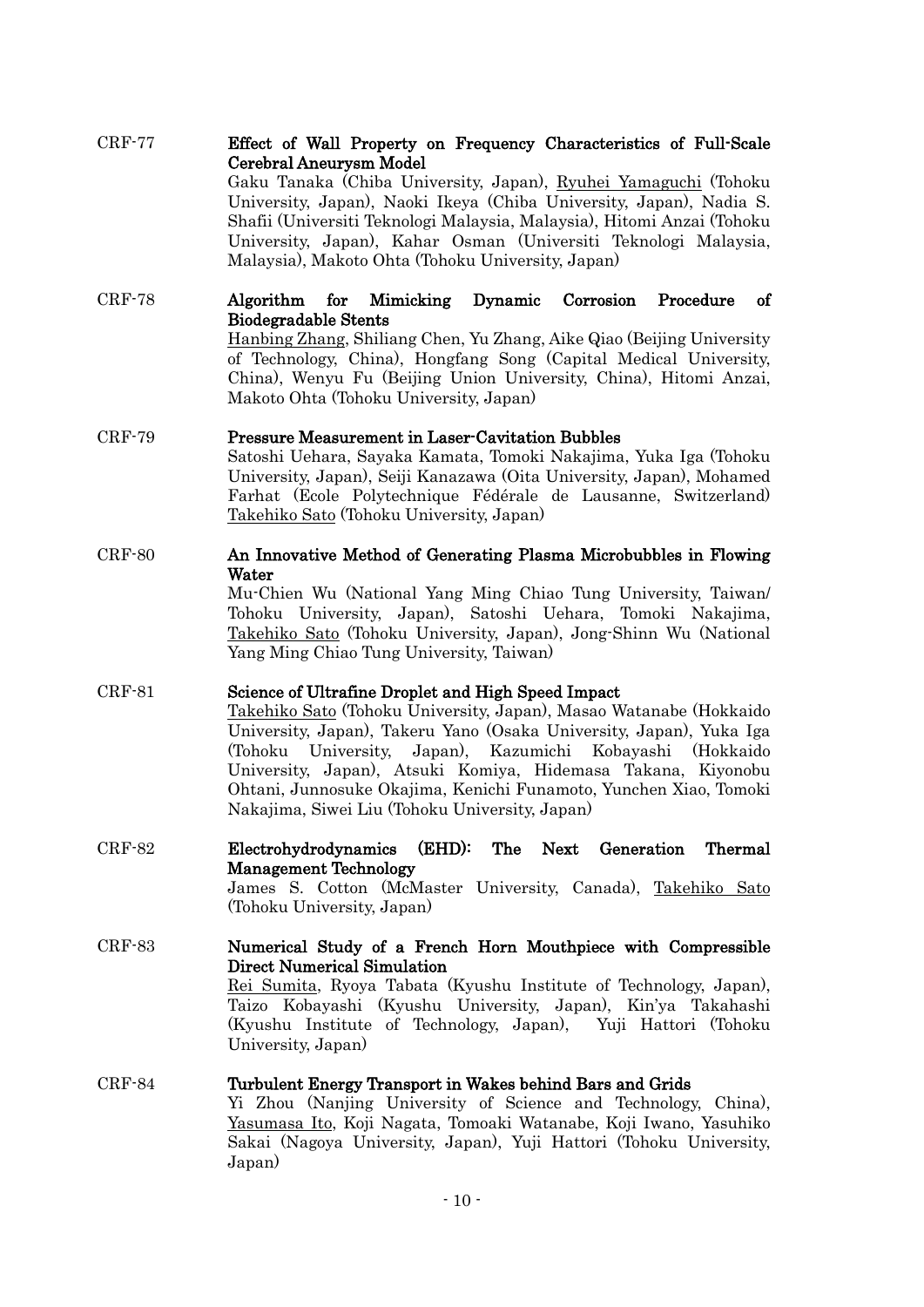| $CRF-85$      | A Study of Relationships between Vortex Dynamics and Topological<br><b>Features of a Bundle of Vortical Axes</b><br>Katsuyuki Nakayama (Aichi Institute of Technology, Japan), Yuji<br>Hattori (Tohoku University, Japan)                                                                   |
|---------------|---------------------------------------------------------------------------------------------------------------------------------------------------------------------------------------------------------------------------------------------------------------------------------------------|
| CRF-86        | <b>Active Control of High-Speed Boundary Layer Flows</b><br>Adrian Sescu (Mississippi State University, USA), Mohammed Afsar<br>(University of Strathclyde, UK), Yuji Hattori, Makoto Hirota (Tohoku<br>University, Japan)                                                                  |
| $CRF-87$      | Instability and Wave Interactions in Helical Vortices<br>Yuji Hattori (Tohoku University, Japan), Ivan Delbende (LIMSI/ CNRS,<br>France), Maurice Rossi (UPMC/ CNRS/ IJLRA, France)                                                                                                         |
| <b>CRF-88</b> | Investigations on Different Boundary Conditions to the Intravascular<br><b>Flow Conditions</b><br>Petrus Canisius Astuto Santosa, Narendra Kurnia Putra, Bonfilio<br>Nainggolan, Suprijanto (Insitut Teknologi Bandung, Indonesia), Makoto<br>Ohta, Hitomi Anzai (Tohoku University, Japan) |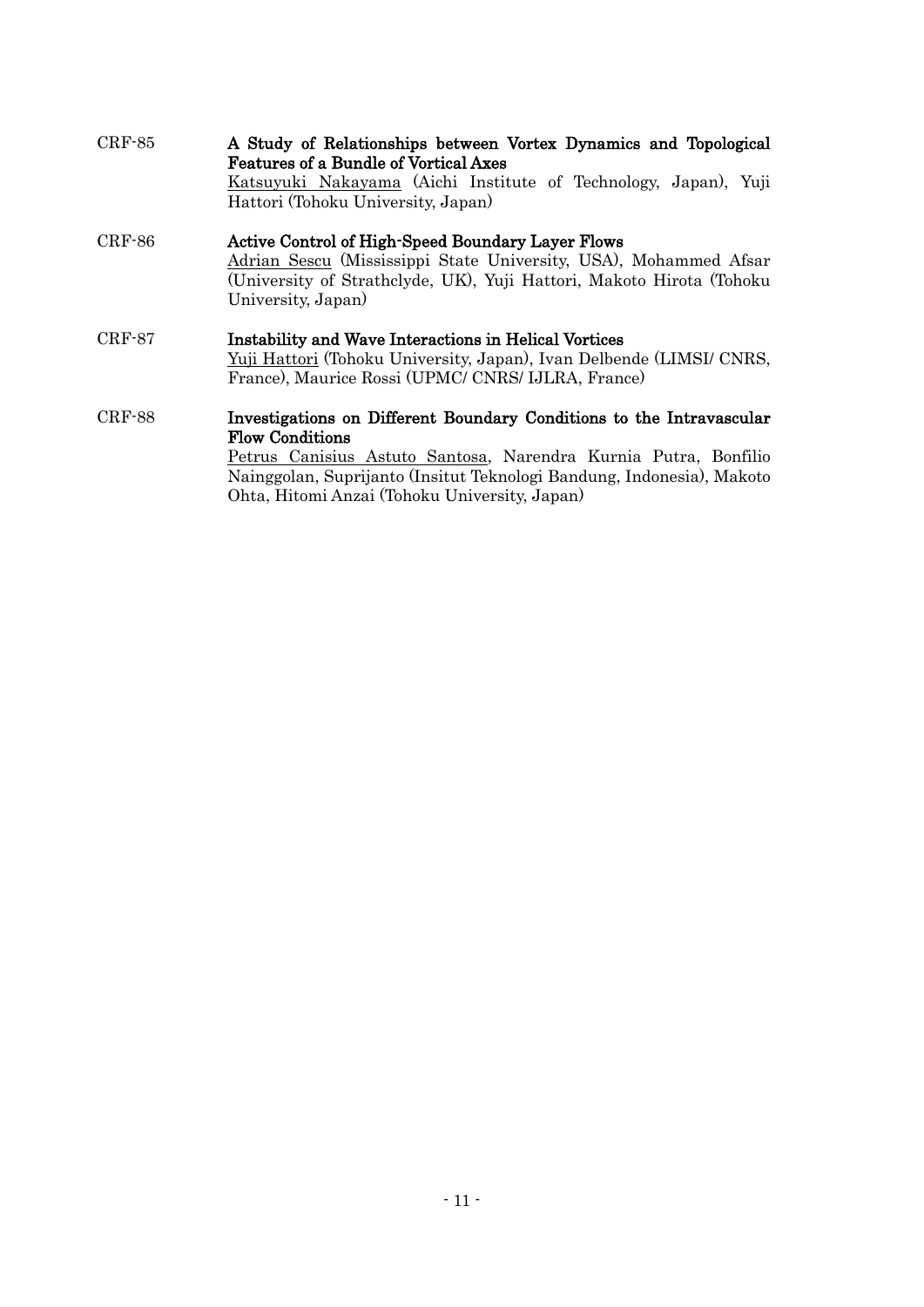# OS22: AFI-2021 IFS Lyon Center Collaborative Research Forum

#### OS22-1/ 23-3 Local Stabilization Dynamics of a Methane/ammonia Non-premixed Jet Flame Up to Liftoff

Sophie Colson (Tohoku University, Japan), Manuel Kuhni (Université de Lyon/ CNRS/ INSA Lyon/ Université Claude Bernard Lyon1, France), Akihiro Hayakawa, Hideaki Kobayashi (Tohoku University, Japan), Cedric Galizzi, Dany Escudie (Université de Lyon/ CNRS/ INSA Lyon/ Université Claude Bernard Lyon1, France)

## OS22-2 Microstructure and Mechanical Properties of An Al–TiC Metal Matrix Composite Obtained by Reactive Synthesis Hiroki Kurita, Sho Takeda (Tohoku University, Japan), Olivier Dezellus (Université Claude Bernard Lyon1, France), Tetsuya Uchimoto, Fumio Narita (Tohoku University, Japan)

### OS22-3 Effect of Flow-Focusing Channel Geometry on Field-Assisted Alignment of Cellulose Nanofibrils

Hidemasa Takana, Satoru Fukumori (Tohoku University, Japan)

### OS22-4 Methodology to Detect Water Uptake in Polymer Materials Using Non-Contact Capacitor Sensor

Lucas Ollivier-Lamarque (Tohoku Uniersity, Japan/ CNRS/ Université de Lyon/ INSA Lyon, France), Tetsuya. Uchimoto (Tohoku University, Japan/ CNRS/ Université de Lyon, France), Nicolas Mary (CNRS/ Université de Lyon/ INSA Lyon, France/ Tohoku University, Japan), Sabrina Marcelin, Sébastien Livi (CNRS/ INSA Lyon, France)

### OS22-5 MAGIC: Magnetic AGing in Ferromagnetic Benjamin Ducharne (CNRS/ Université de Lyon, France/ Tohoku University, Japan), Laurent Model, Marie-Ange Raulet, Rania Saoudi (Université de Lyon, France), Tetsuya Uchimoto (Tohoku University, Japan)

#### OS22-6 Heusler Alloy Based Heat Engine with Pyroelectric Energy Conversion

Mickaël Lallart (Université de Lyon/ INSA Lyon, France), Hiroyuki Miki (Tohoku University, Japan), Linjuan Yan (Université de Lyon/ INSA Lyon, France), Gaël Sebald, Gildas Diguet (Université de Lyon, France/ Tohoku University, Japan), Makoto Ohtsuka (Tohoku University, Japan), Manfred Kohl (Karlsruhe Institute of Technology, Germany)

#### OS22-7 In-Flight Thermal Gradient of Polymer Particles During Cold Spray Process

Chrystelle Bernard (Tohoku University, Japan/ CNRS/ Université de Lyon, France), Hidemasa Takana, Gildas Diguet (Tohoku University, Japan), Olivier Lame (Université de Lyon, France), Jean-Yves Cavaillé (CNRS/ Université de Lyon, France/ Tohoku University, Japan), Kazuhiro Ogawa (Tohoku University, Japan)

#### OS22-8 Multiscale Simulation of Carbon Electromigration in Iron

Kairi Kita, Takuya Mabuchi (Tohoku University, Japan), Sofia Molina-Montoya, Christophe Adessi, Patrice Chantrenne (Université de Lyon, France), Takashi Tokumasu (Tohoku University, Japan)